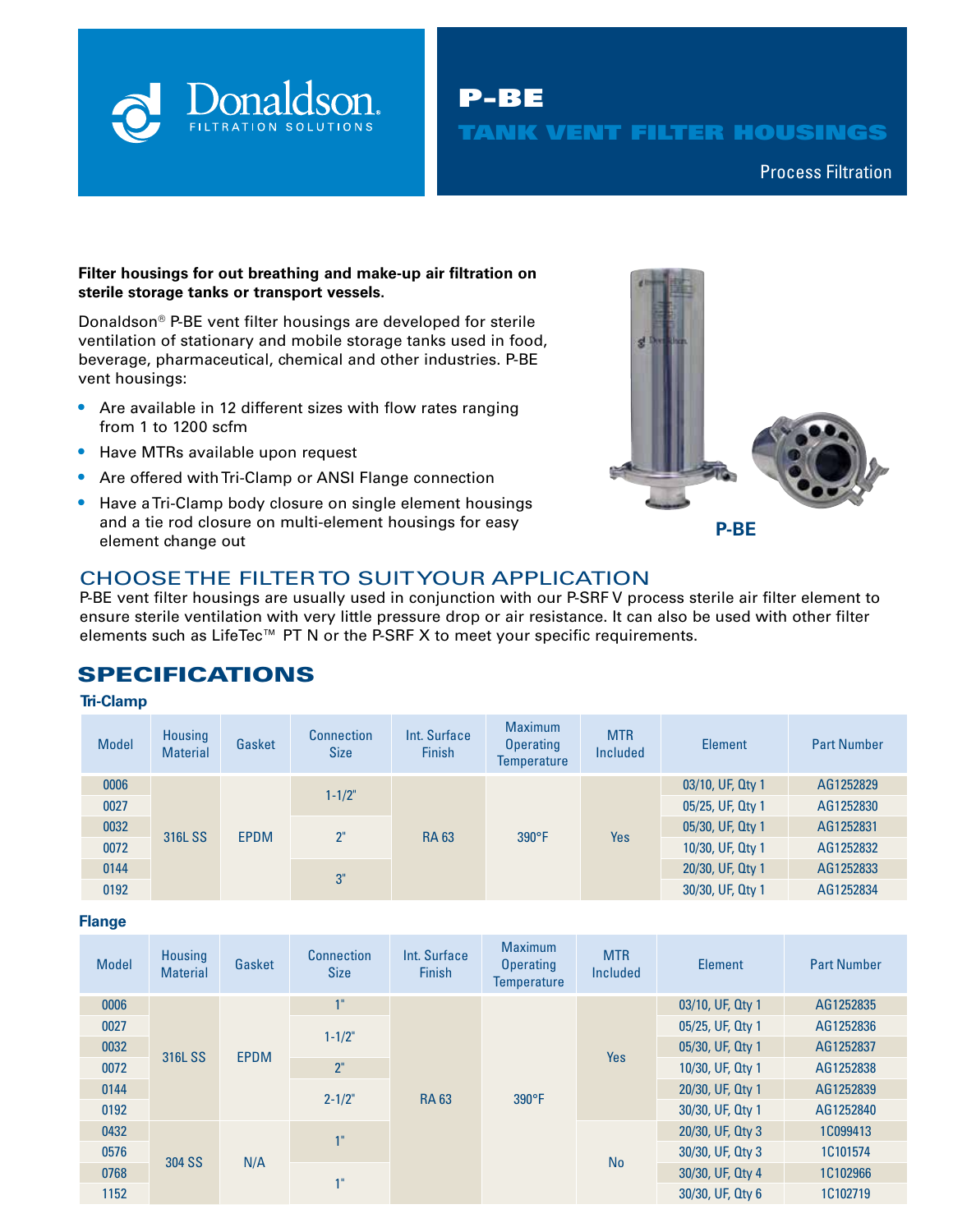# DIMENSIONS

**Tri-Clamp**

| <b>Model</b> | Capacity<br>(scfm) | Weight*<br>(lbs) |                |              | Dimensions (inches)                 |                                   |                                       |                  |                    |
|--------------|--------------------|------------------|----------------|--------------|-------------------------------------|-----------------------------------|---------------------------------------|------------------|--------------------|
|              |                    |                  | $\overline{A}$ | <sub>B</sub> | C<br><b>(Connection</b><br>Pipe OD) | D<br><b>(Clearance</b><br>Height) | E<br><b>(Connection</b><br>Flange OD) | Element          | <b>Part Number</b> |
| 0006         | 10                 | 3.0              | 4.65           | 3.35         | 1.5                                 | 3.5                               | 1.99                                  | 03/10, UF, Qty 1 | AG1252829          |
| 0027         | 16                 | 4.5              | 6.98           | 4.09         | 1.5                                 | 5.5                               | 1.99                                  | 05/25, UF, Qty 1 | AG1252830          |
| 0032         | 24                 | 5.0              | 7.89           | 4.50         | 2.0                                 | 6.5                               | 2.52                                  | 05/30, UF, Qty 1 | AG1252831          |
| 0072         | 48                 | 6.5              | 12.46          | 4.50         | 2.0                                 | 11.5                              | 2.52                                  | 10/30, UF, Qty 1 | AG1252832          |
| 0144         | 102                | 11.5             | 21.77          | 5.08         | 3.0                                 | 20.5                              | 3.58                                  | 20/30, UF, Qty 1 | AG1252833          |
| 0192         | 152                | 15.0             | 31.81          | 5.08         | 3.0                                 | 30.5                              | 3.58                                  | 30/30, UF, Qty 1 | AG1252834          |